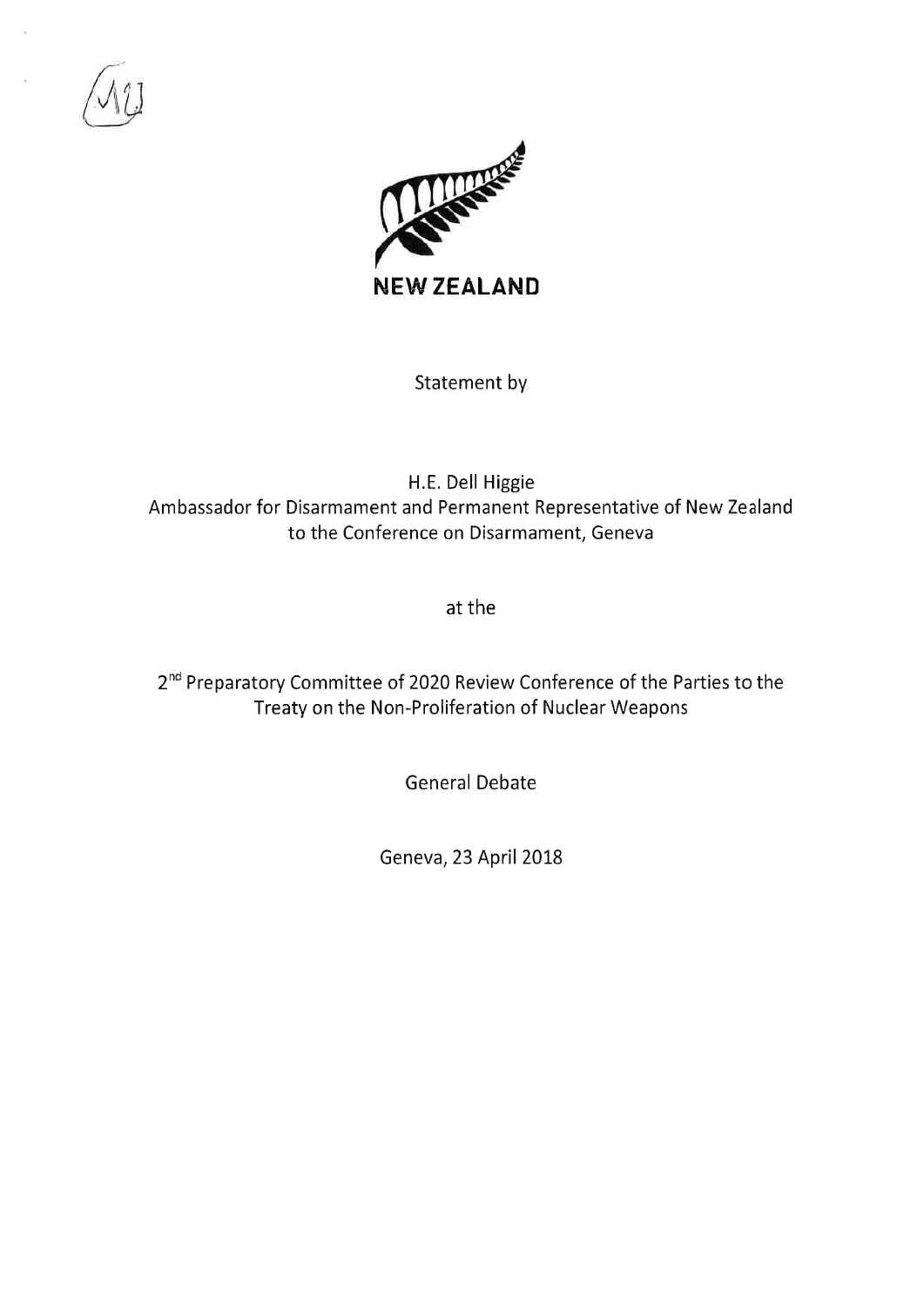## Mr Chair,

Allow me to convey NewZealand's congratulations to you, Ambassador Bugajski, on your leadership of this second Preparatory Committee (Prepcom) for the 2020 Review Conference of the Treaty on the Non-Proliferation of Nuclear Weapons (NPT). We welcome your work to date, and are particularly pleased that you have continued the pattern of extensive outreach which was set last year by your predecessor from The Netherlands. We are confident that the Asia/Pacific consultation on the Treaty held recently in Jakarta will have played its part in laying the foundation for constructive engagement here at this Prepcom.

For almost 5 decades now, the NPT has been the central element in New Zealand's international obligations relating to nuclear weapons. Over this period we have also signed on to other obligations in this context - most notably pursuant to our regional Nuclear Weapon-Free Zone (the Treaty of Rarotonga) and the Comprehensive Nuclear Test-Ban Treaty  $-$  as well as undertakings in relation, for example, to our membership of the Nuclear Suppliers Group.

The confidence and sense of security provided by internationallyagreed rules is particularly valuable in times of heightened strategic tension. At such a time, the framework of international law, in particular International Humanitarian Law, gives vital reassurance that important constraints exist on the conduct and use of force by states, Undoubtedly, the international community is fortunate to have in place rules and undertakings regarding the most destructive of all weapon systems – nuclear weapons.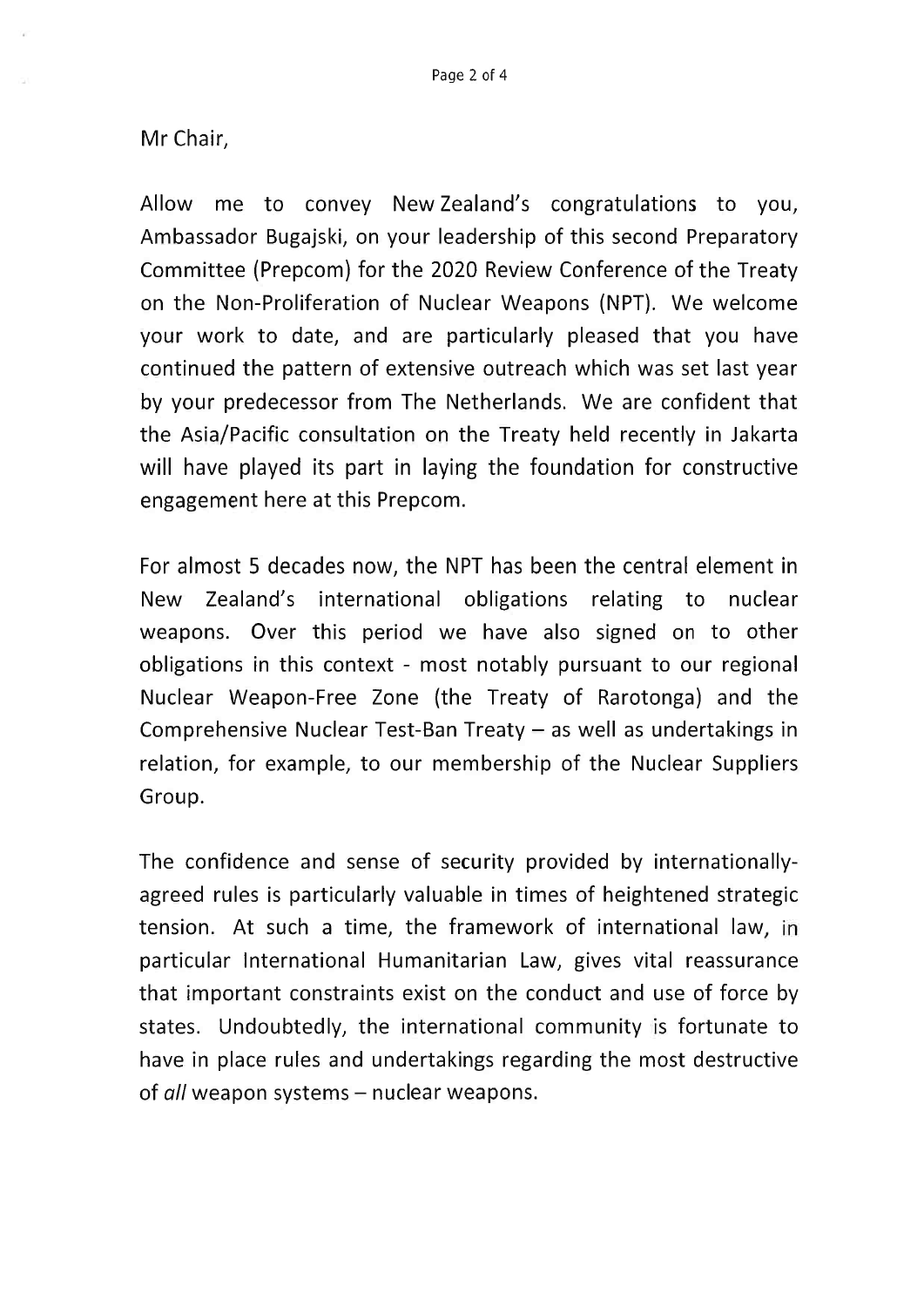Last year, as part of our support for a rules-based international order and consistent with our long-standing commitment to nuclear disarmament, New Zealand lent its support to efforts to put in place a further international agreement in this field  $-$  the Treaty on the Prohibition of Nuclear Weapons  $-$  in order to supplement efforts within the NPT community to give reality to the obligation regarding nuclear disarmament under Article Vl of the NPT.

Such new obligations do not - and cannot as a matter of international law - in any way displace the full span of obligations we already owe to all States Parties under the NPT. New Zealand will continue, as we have for nigh-on 50 years, to fully abide by these (at the same time as we maintain our legitimate expectation that all other Parties will meet theirs, including with respect to Article Vl).

Clearly, International Humanitarian Law rules are of greatest value when the global community can have confidence that they will be complied with. Right now, however, there are a number of issues of considerable concern in this regard. Non-compliance with IHL obligations and norms is evident including in terms of chemical weapons usage in the war zone of Syria as well as outside any situation of conflict in Malaysia and the UK. We strongly condemn any use of chemical weapons and those responsible must be held to account. Another major challenge in recent years has been North Korea's violation of the norm against nuclear testing. In this context, however, we are pleased to note that there do appear to be promising developments; we particularly welcome news of the upcoming inter-Korea summit later this month April and the subsequent US-North Korea summit.